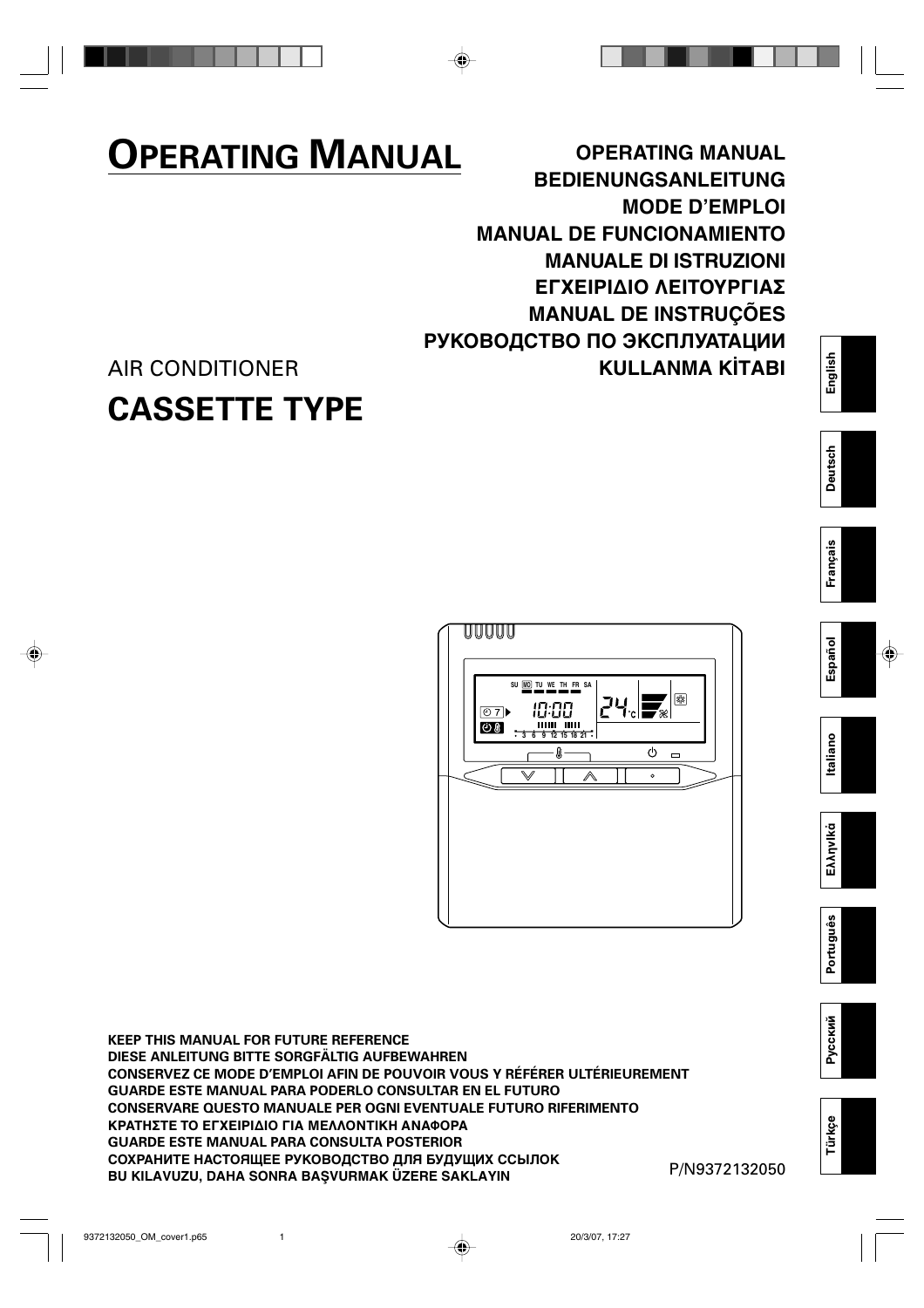# **CONTENTS**

# **SAFETY PRECAUTIONS**

- **Before using the appliance, read these "PRECAUTIONS" thoroughly and operate in the correct way.**
- **The instructions in this section all relate to safety; be sure to maintain safe operating conditions.**
- **"DANGER", "WARNING" and "CAUTION" have the following meanings in these instructions:**

| $\Lambda$              | <b>DANGER!</b>  | This mark indicates procedures which, if improperly performed, are most likely to<br>result in the death of or serious injury to the user or service personnel. |
|------------------------|-----------------|-----------------------------------------------------------------------------------------------------------------------------------------------------------------|
| ∕∖                     | <b>WARNING!</b> | This mark indicates procedures which, if improperly performed, might lead to the<br>death or serious injury of the user.                                        |
| $\boldsymbol{\lambda}$ | <b>CAUTION!</b> | This mark indicates procedures which, if improperly performed, might possibly result<br>in personal harm to the user, or damage to property.                    |

### **DANGER!**

- Do not attempt to install this air conditioner by yourself.
- **This unit contains no user-serviceable parts. Always consult authorized service personnel for repairs.**
- When moving, consult authorized service personnel for disconnection and installation of the unit.
- **Do not become over-exposed to cold air by staying in the direct path of the air flow of the air conditioner for extended periods of time.**
- **Do not insert fingers or objects into the outlet port or intake grilles.**
- **Do not start and stop air conditioner operation by turning off the electrical breaker and so on.**
- **In the event of a malfunction (burning smell, etc.), immediately stop operation, turn off the electrical breaker, and consult authorized service personnel.**

### **CAUTION!**

- **Provide occasional ventilation during use.**
- **Do not direct air flow at fireplaces or heating apparatus.**
- **Do not climb on, or place objects on, the air conditioner.**
- Do not hang objects from the indoor unit.
- Do not set flower vases or water containers on top of air conditioners.
- Do not expose the air conditioner directly to water.
- **Do not operate the air conditioner with wet hands.**
- **Turn off power source when not using the unit for extended periods.**
- **Always turn off the electrical breaker whenever cleaning the air conditioner or changing the air filter.**
- Connection valves become hot during Heating; handle with care.
- **Check the condition of the installation stand for damage.**
- **Do not place animals or plants in the direct path of the air flow.**
- When restarting after a long period of disuse in the winter, turn the power switch on at least 12 hours **before starting the unit.**
- **Do not drink the water drained from the air conditioner.**
- **Do not use in applications involving the storage of foods, plants or animals, precision equipment, or art works.**
- **Do not apply any heavy pressure to radiator fins.**
- **Operate only with air filters installed.**
- Do not block or cover the intake grille and outlet port.
- **Ensure that any electronic equipment is at least one metre away from either the indoor or outdoor units.**
- **Avoid installing the air conditioner near a fireplace or other heating apparatus.**
- When installing the indoor and outdoor units, take precautions to prevent access by infants.
- **Do not use inflammable gases near the air conditioner.**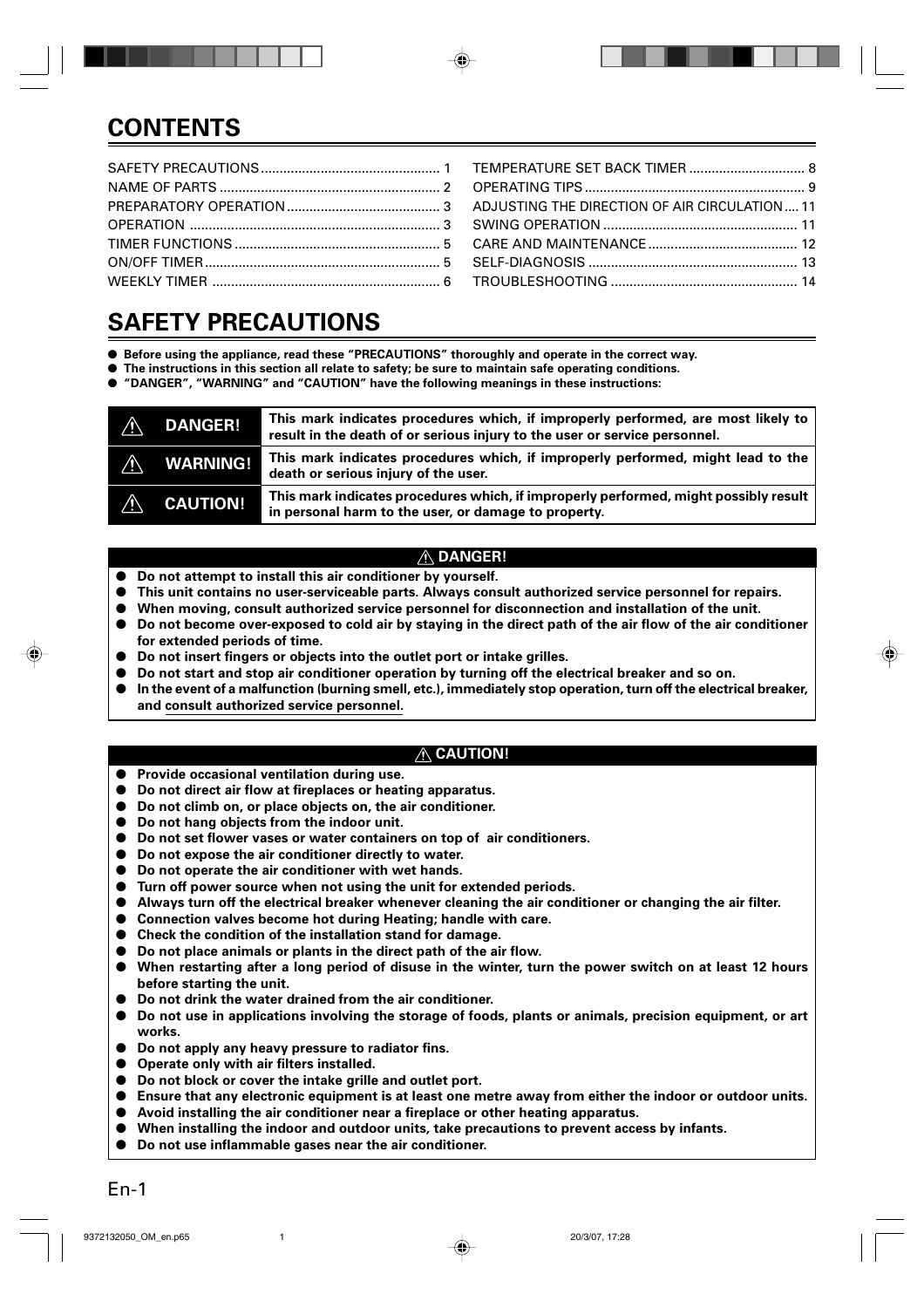# **NAME OF PARTS**

# **Remote controller**



- 1 Start/Stop Button
- 2 Set Temperature Button
- 3 Master Control Button
- 4 Fan Control Button
- 5 THERMO SENSOR Button
- 6 ENERGY SAVE Button
- 7 Timer Mode (CLOCK ADJUST) Button
- 8 DAY (DAY OFF) Button
- 9 SET BACK Button
- 0 Set Time Button
- A DELETE Button
- **12 SET Button**
- (3) Vertical Airflow Direction and Swing Button
- (4) Operation Lamp
- **6 Timer and Clock Display**
- **6** Operation Mode Display
- G Fan Speed Display
- (8) Operation Lock Display
- <sup>(1)</sup> Temperature Display
- $@$  Function Display
	- **8/0** Defrost Display
		- Thermo Sensor Display
		- **Energy Save Display**
		- Vertical Swing Display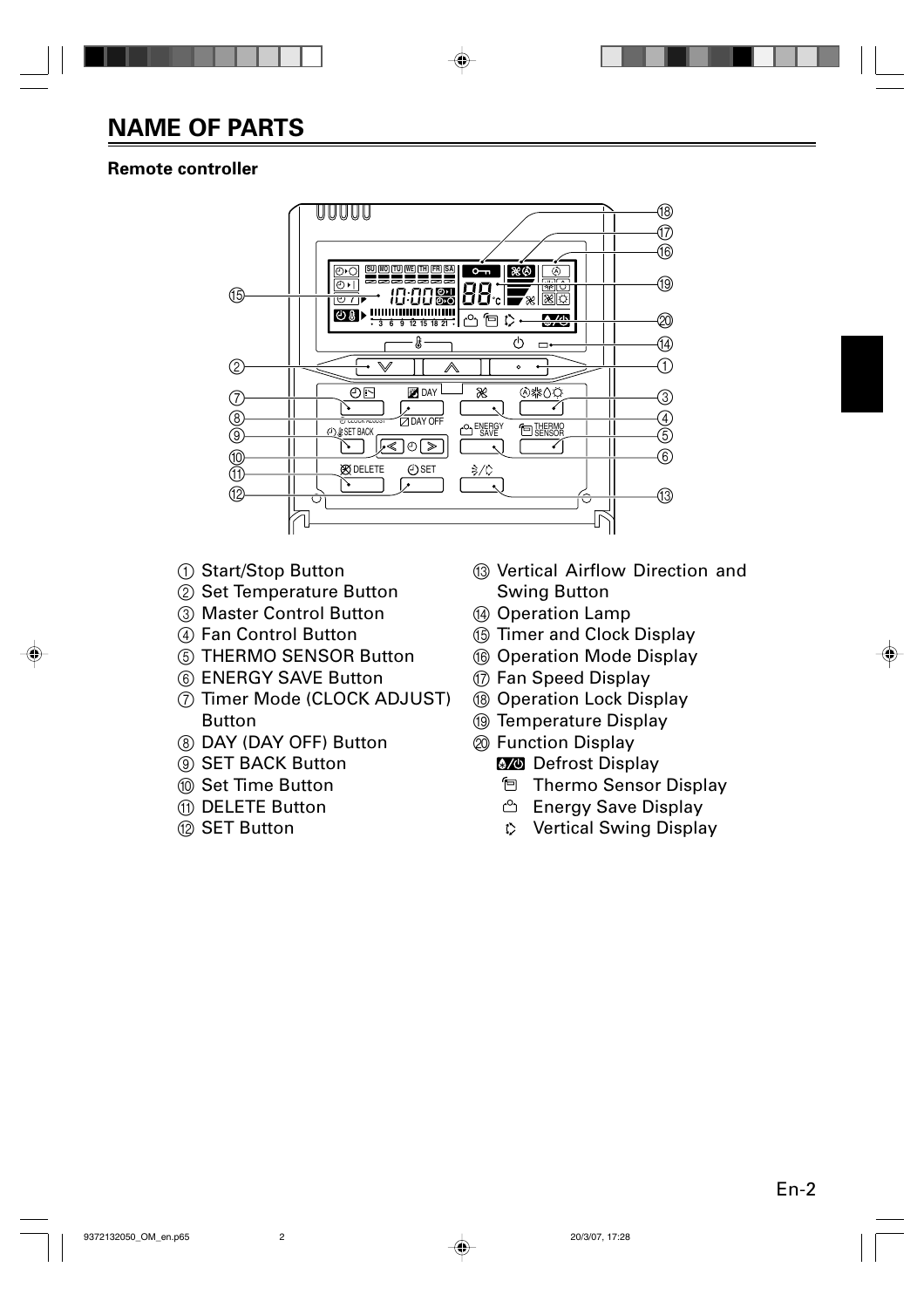# **PREPARATORY OPERATION**

### **Set the current day and time**



# **OPERATION**

**Instructions relating to heating are applicable only to "HEAT & COOL MODEL" (Reverse Cycle).**

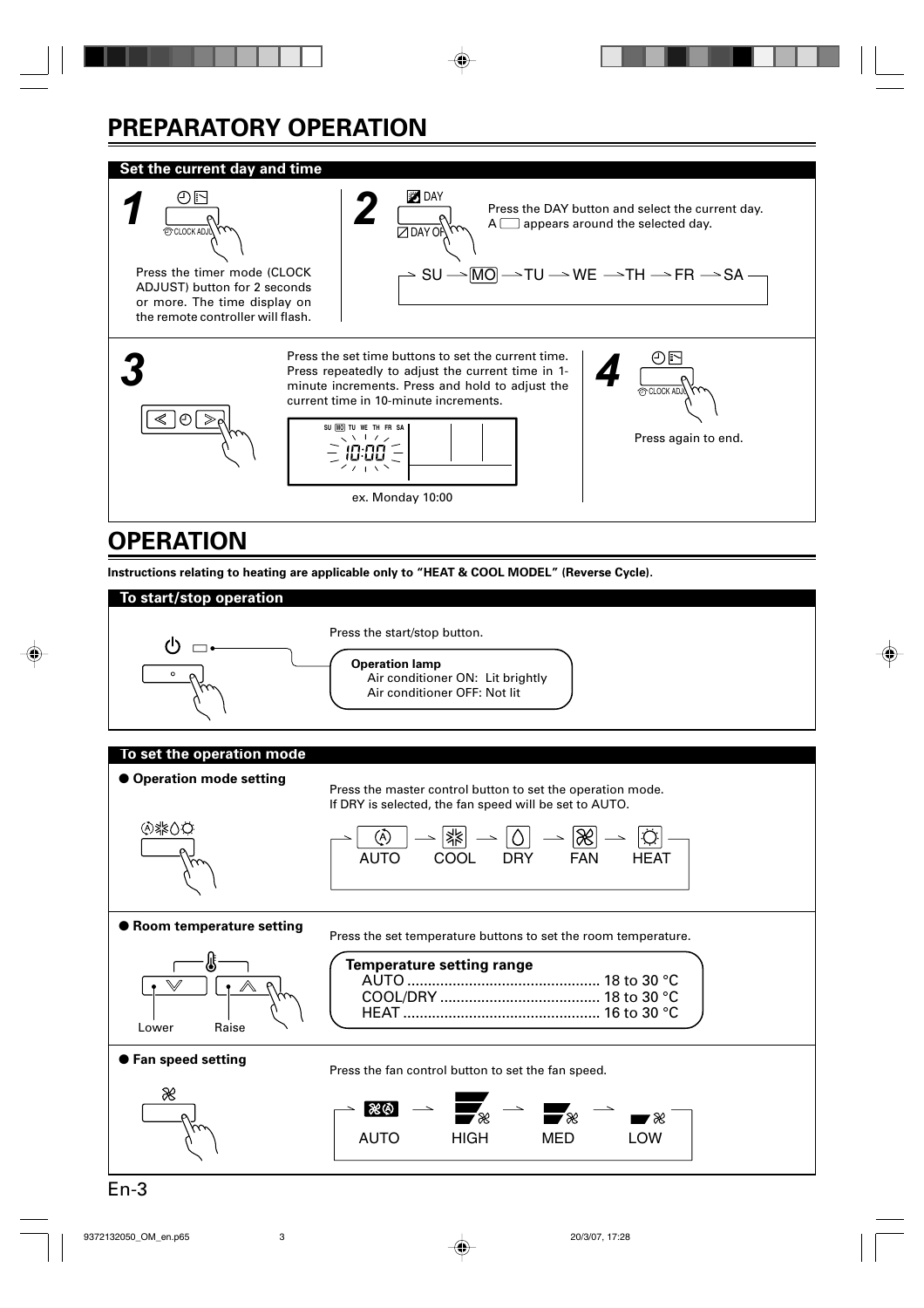### **Energy save**





Press the ENERGY SAVE button to start or stop the energy-saving air conditioner operation.

For details on the function, refer to page 9.

#### **Room temperature sensor selection**





Press the THERMO SENSOR button to select whether the room temperature is detected at the indoor unit (remote sensor) or the remote controller.

When the  $\text{F}$  thermo sensor display appears, the room temperature is detected at the remote controller.



### **NOTES**

- This function is locked at the factory. In order to detect the room temperature correctly, consult authorized service personnel when using this function.
- If this function is locked, the location where the room temperature is detected cannot be changed and the  $\bullet$ mark flashes when the THERMO SENSOR button is pushed.



Press the DAY (DAY OFF) button and SET button simultaneously for 2 seconds or more to activate the child lock function and lock all buttons on the remote controller. Press the buttons again for 2 seconds or more to deactivate the child lock function.

When the child lock function is activated, the  $\sim$  mark appears. If any button is pressed during the child lock, the **CL** display flashes.

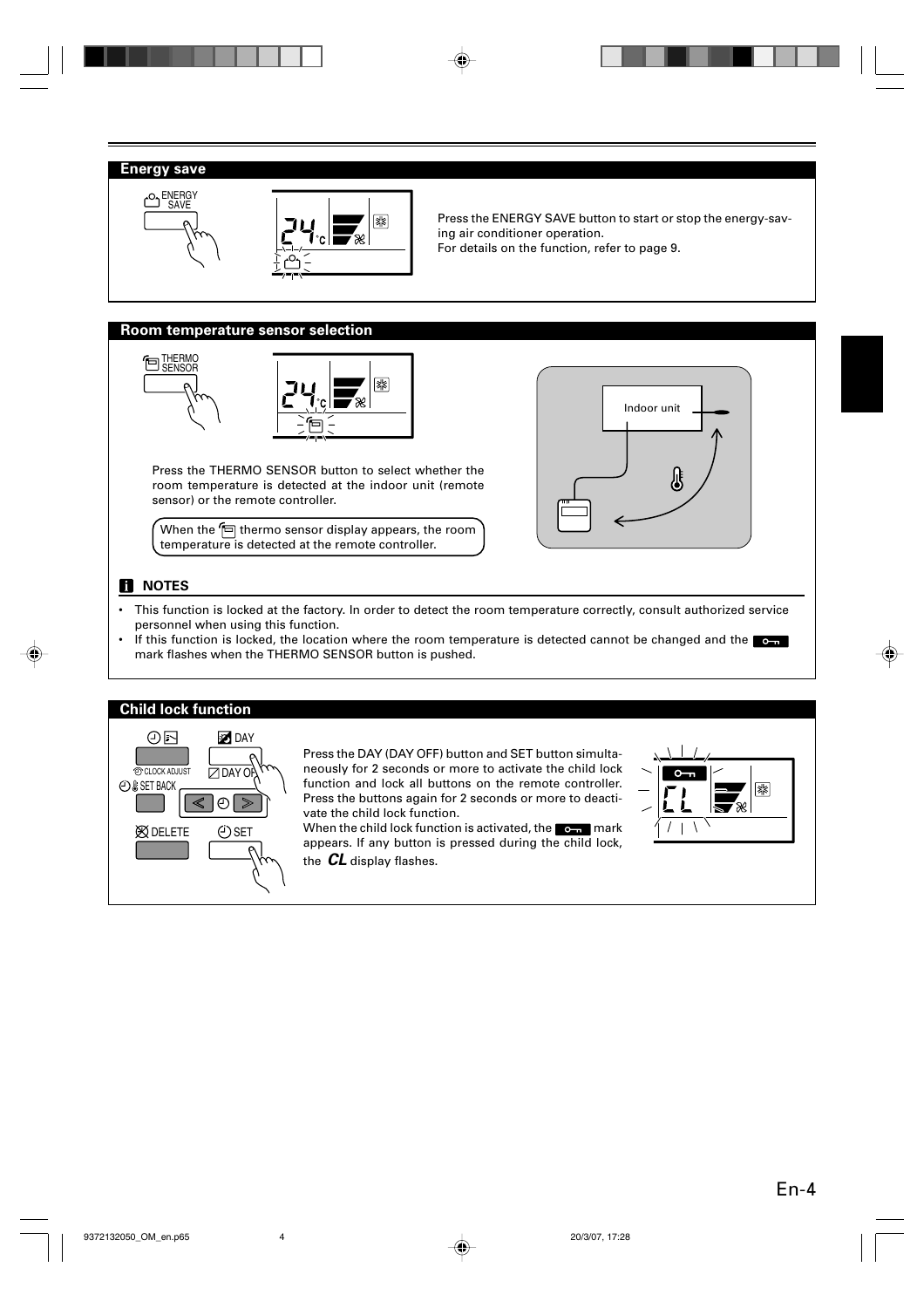# **TIMER FUNCTIONS**



# **OFF timer (See page 5.)**

Use this timer function to stop air conditioner operation. The timer operates and air conditioner operation stops after the set time has passed. The timer can be set up to 24 hours in advance.



### **ON timer (See page 5.)**

Use this timer function to start air conditioner operation. The timer operates and air condition operation starts after the set time has passed. The timer can be set up to 24 hours in advance.



### **WEEKLY timer (See page 6.)**

Use this timer function to set operating times for each day of the week. Use the DAY OFF setting to switch off timed operation for a selected day in the coming week. Because all days can be set together, the weekly timer can be used to repeat the timer settings for all of the days.



### **Temperature SET BACK timer (See page 8.)**

Use this timer function to change the set temperature in the operation times set for each day of the week. This can be used together with other timer settings.

# **ON/OFF TIMER**

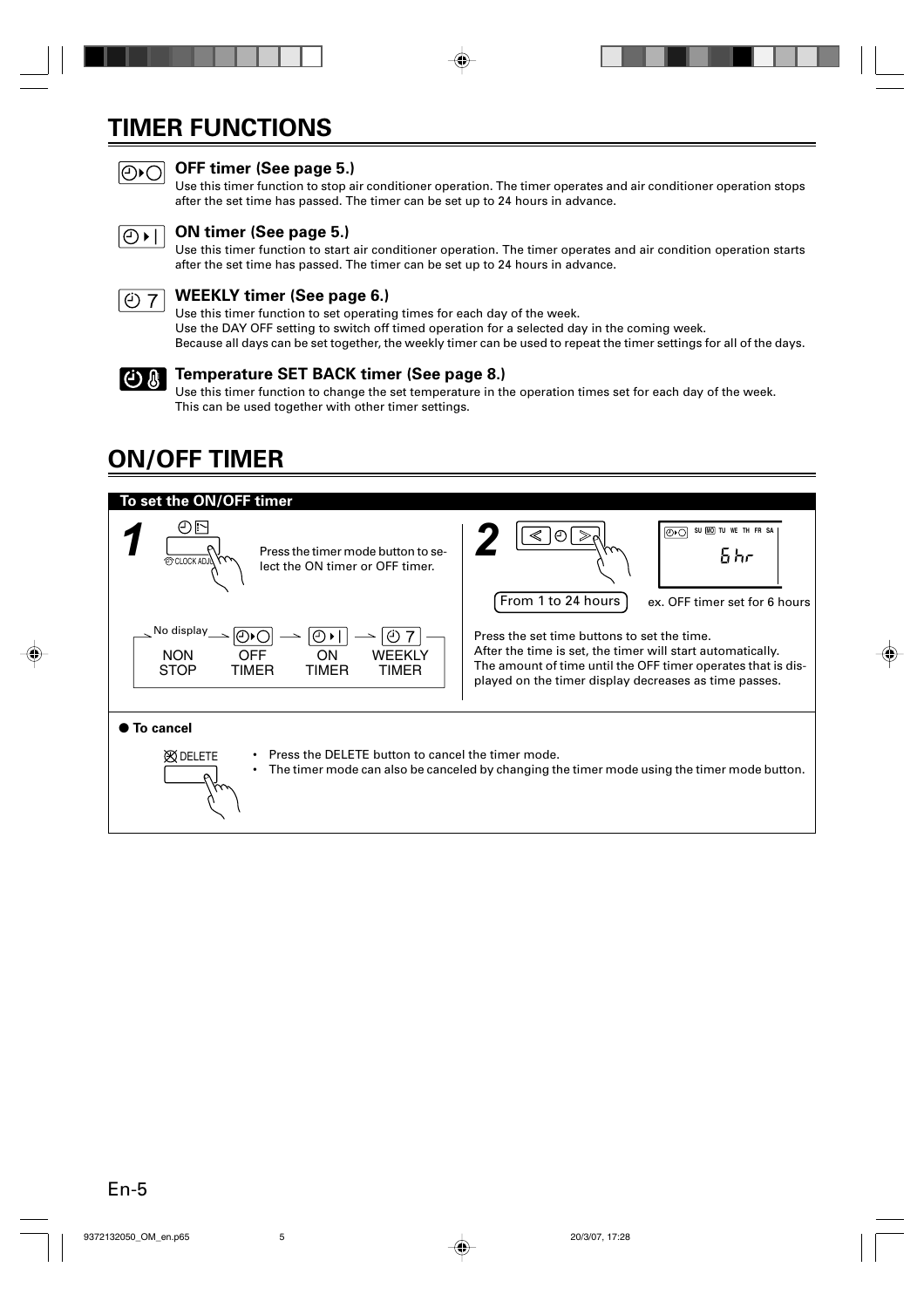# **WEEKLY TIMER**



### **NOTES**

- The operating time can be set in 30-minute increments only.
- The OFF time can be carried over to the next day.
- The ON timer and the OFF timer functions cannot be set using the weekly timer. Both an ON and OFF time must be set.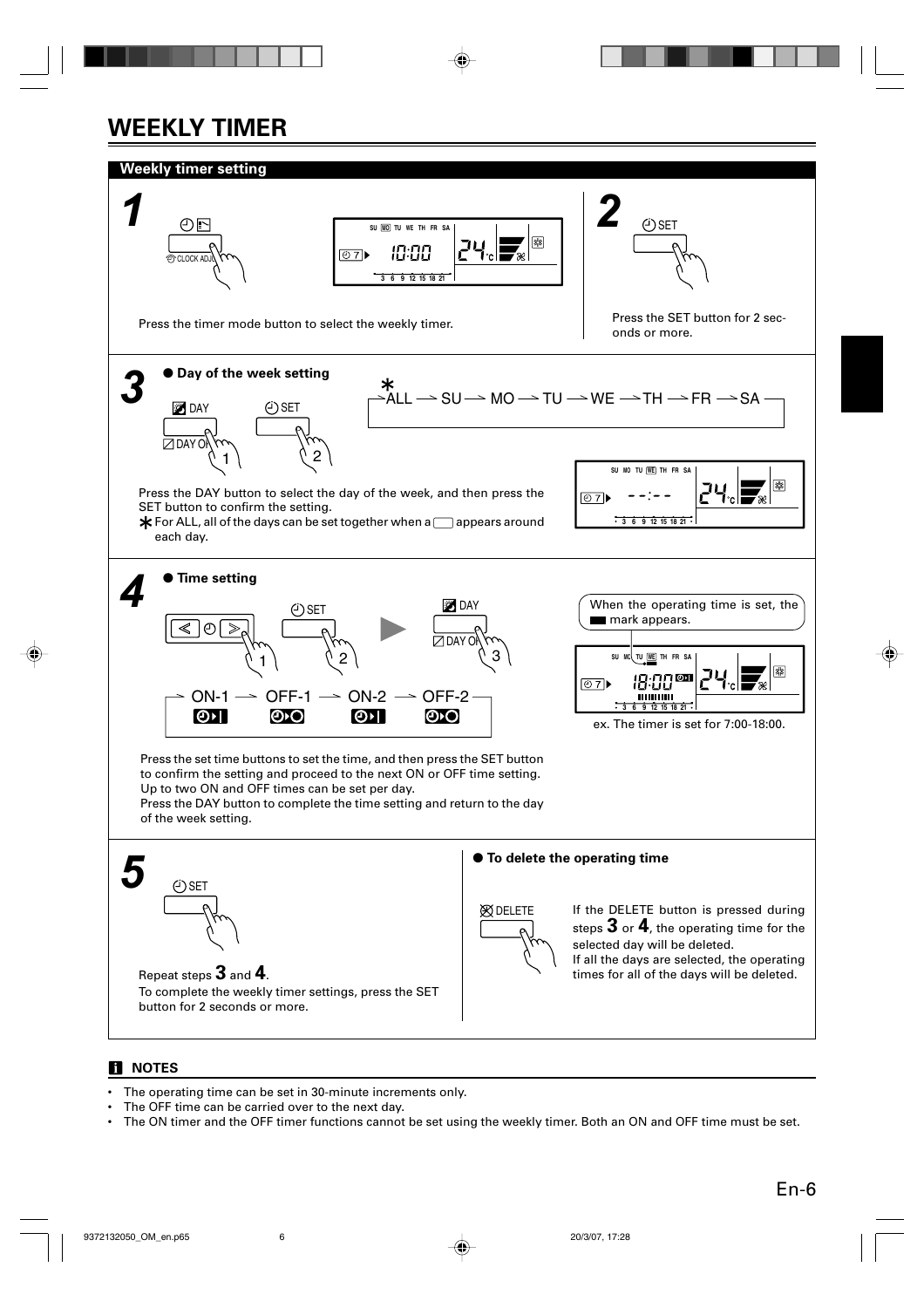# **WEEKLY TIMER**



### **NOTES**

- The DAY OFF setting is only available for days for which weekly settings already exist.
- If the operating time carries over to the next day (during a next day setting), the effective DAY OFF range will be set as shown below.



The DAY OFF setting can only be set one time. The DAY OFF setting is cancelled automatically after the set day has passed.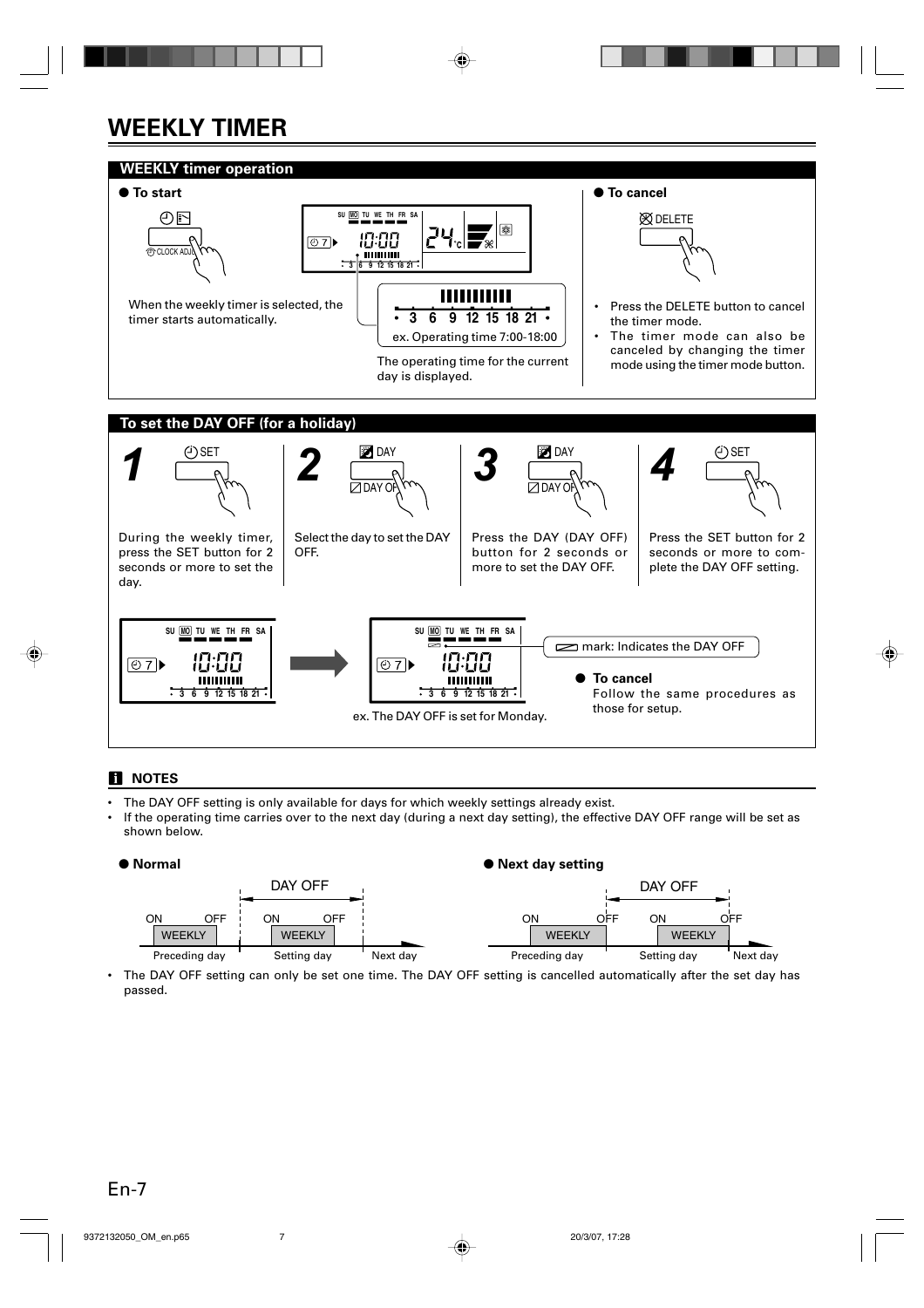# **TEMPERATURE SET BACK TIMER**



### **NOTES**

- The SET BACK timer only changes the set temperature, it cannot be used to start or stop air conditioner operation.
- The SET BACK timer can be set to operate up to two times per day but only one temperature setting can be used.
- The SET BACK timer can be used together with the ON, OFF, and weekly timer functions.
- The SET BACK operating time is displayed only in the SET BACK confirmation display. (Refer to step 1 for the SET BACK confirmation display.)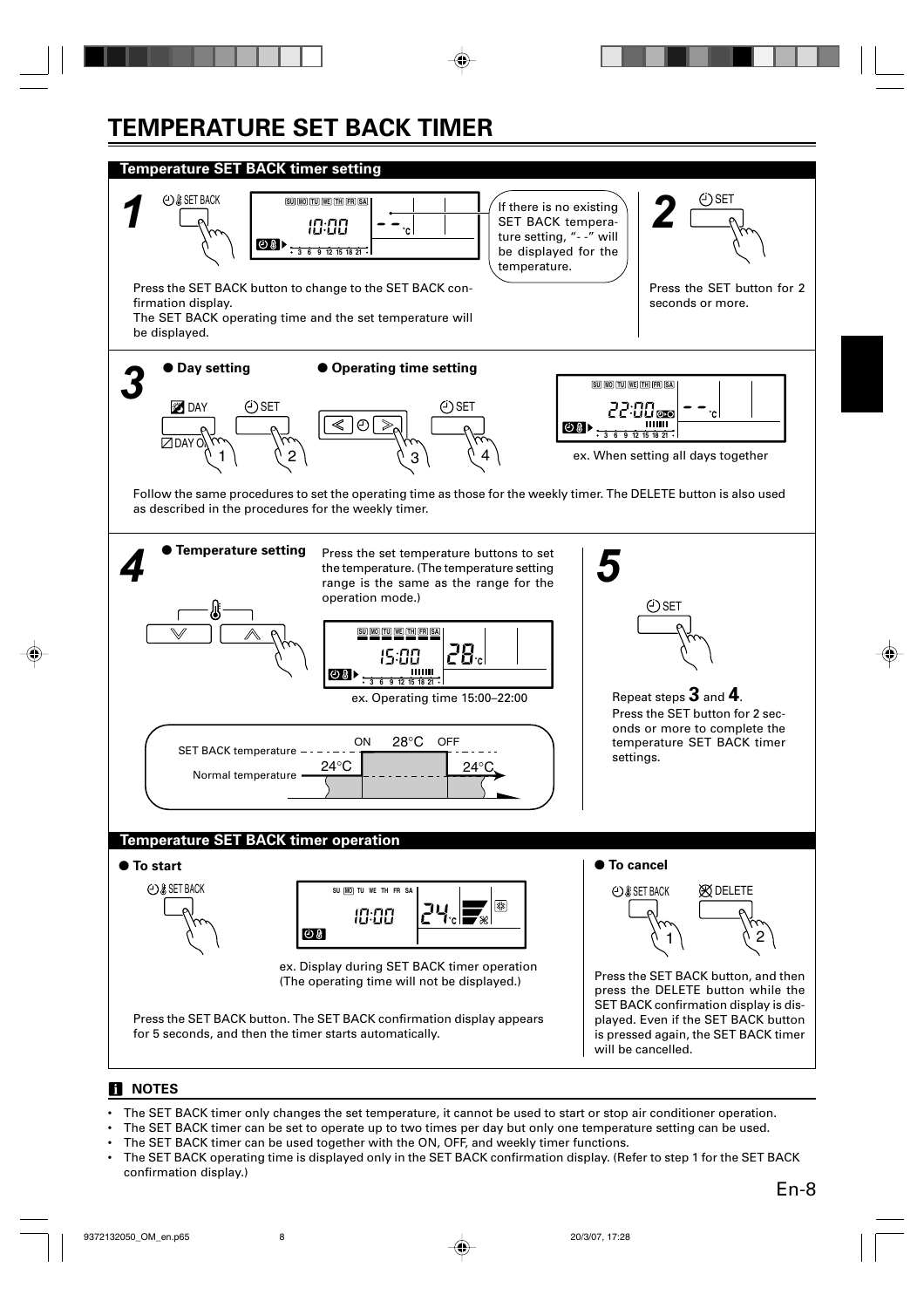**Instructions relating to heating are applicable only to "HEAT & COOL MODEL" (Reverse Cycle).**

#### **Mode operation: AUTO**

#### **COOLING MODEL**

- When the room temperature is 2 °C higher than the set temperature, the mode will switch between Cooling and Drying.
- During the Drying mode operation, the FAN setting should be switched to LOW for a gently cooling effect during which the fan may temporarily stop rotating.

### **HEAT & COOL MODEL (Reverse Cycle)**

#### **Auto changeover function**

- When AUTO CHANGEOVER is selected, the air conditioner selects the appropriate operation mode (Cooling or Heating) according to your room's present temperature.
- When AUTO CHANGEOVER is first selected, the fan will operate at a very low speed for about 1 minute while the unit determines the current conditions of the room and selects the proper operation mode.
- When the room temperature is near the thermostat setting, the air conditioner will begin monitor operation. In the monitor operation mode, the fan will operate at a very low speed. If the room temperature subsequently changes, the air conditioner will once again select the appropriate operation (Heating or Cooling) to adjust the temperature to the value set in the thermostat. (The monitor operation range is ±2 °C relative to the thermostat setting.)

#### **Fan speed: AUTO**

- Heating: The fan will operate at very low speed when the temperature of the air issued from the indoor unit is low.
- Cooling: As the room temperature approaches that of the set temperature, the fan speed becomes slower.
- Fan: The fan alternately turns on and off; when on, the fan runs at the low fan speed.

#### **AUTO restart**

- Should the power supply to the air conditioner be interrupted by a power failure, the air conditioner will restart automatically in the previously selected mode once the power is restored.
- Use of other electrical appliances (electric shaver, etc.) or nearby use of a wireless radio transmitter may cause the air conditioner to malfunction. In this event, temporarily turn off the circuit breaker turn it on again and then use the remote controller to resume operation.

#### **Heating performance**

- This air conditioner operates on the heat-pump principle, absorbing heat from outdoor air and transferring that heat indoors. As a result, the operating performance is reduced as outdoor air temperature drops. If you feel that insufficient heating performance is being produced, we recommend you use this air conditioner in conjunction with another kind of heating appliance.
- Heat-pump air conditioners heat your entire room by recirculating air throughout the room, with the result that some time may be required after first starting the air conditioner until the room is heated.

#### **Energy save**

- The energy conservation mode (ENERGY SAVE) raises the set temperature slightly in the cooling mode and lowers the set temperature in the heating mode to economically control the operation of the unit.
- If you press the ENERGY SAVE button while the unit is in the timer mode, the unit will go into the conservation mode when the unit starts with the timer.
- If you turn off the air conditioner while in the conservation mode, the mode will be shut off.
- The temperature set on the remote controller will not change if the energy save mode is used.

#### **During cooling operation**

When the ENERGY SAVE is pressed, the thermostat setting is automatically raised 1 °C every 60 minutes, until the thermostat is raised a total of 2 °C.



#### **During heating operation**

When the ENERGY SAVE is pressed, the thermostat setting is automatically lowered 1 °C every 30 minutes, until the thermostat is lowered a total of 4 °C.

| 23℃            |         |         |         |  |
|----------------|---------|---------|---------|--|
| $22^{\circ}$ C |         |         |         |  |
|                |         |         |         |  |
| $21^{\circ}C$  |         |         |         |  |
|                | 30 min. |         |         |  |
| 20℃<br>19°C    |         | 30 min. |         |  |
|                |         |         | 30 min. |  |
|                |         |         |         |  |

## Energy save

#### **Hot start (for heating)**

The indoor unit prevents cold drafts when heating operation begins.

The indoor unit fan will not operate or it will operate at a very low speed until the heat exchanger reaches the set temperature.

#### **Defrosting (for heating)**

When the outdoor temperature is low and the humidity high, frost will collect on the outdoor unit, reducing heater efficiency. When this happens, the computer will automatically start the defrost cycle. During the defrost cycle, the indoor fan will shutdown and  $\sqrt[k]{\Phi}$  will be displayed on the remote controller. It will take anywhere from 4 to 15 minutes before the air conditioner starts up again.

#### **Group Control**

One remote controller can control up to 16 air conditioners. All of the air conditioners will be operated with the same settings.

#### **Dual Remote Controllers (optional)**

An additional remove controller can be added up to the maximum of two remote controllers. Either remote controller can control the air conditioner. However, the timer functions cannot be used at the slave unit.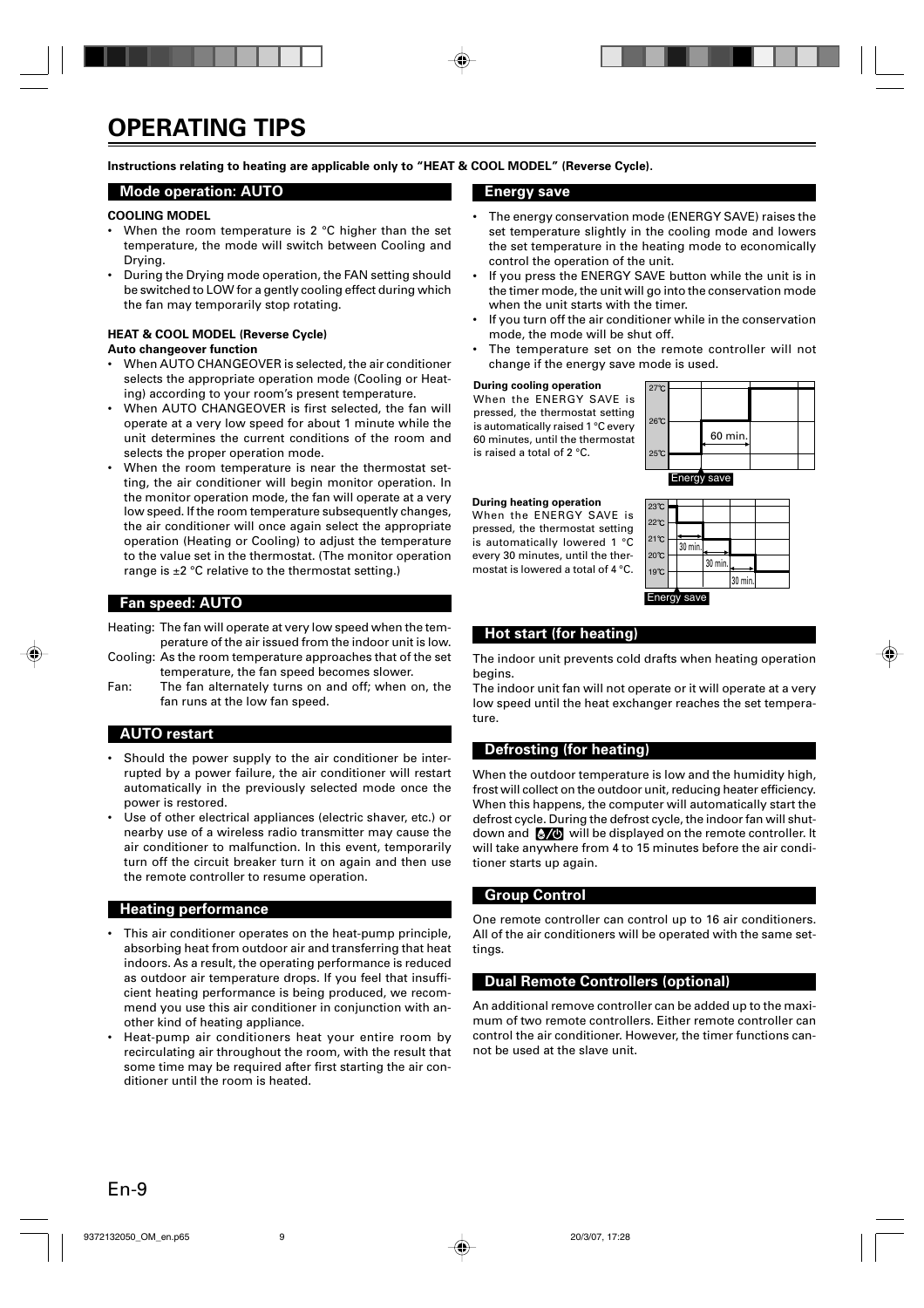#### **Multi-type Air conditioner**

This indoor unit can be connected to a multi-type outdoor unit. The multi-type air conditioner allows multiple indoor units to be operated in multiple locations. The indoor units may be operated simultaneously, in accordance with their respective output.

#### **Simultaneous Use of Multiple Units**

#### **Instructions relating to inverter (**❖**) are applicable only to "INVERTER MODEL".**

- When using a multi-type air conditioner, the multiple indoor units can be operated simultaneously, but when two or more indoor units of the same group are operated simultaneously, the heating and cooling efficiency will be less than when a single indoor unit is used alone. Accordingly, when you wish to use more than one indoor unit for cooling at the same time, the use should be concentrated at night and other times when less output is required. In the same way, when multiple units are used simultaneously for heating, it is recommended that they be used in conjunction with other auxiliary space heaters, as required.
- Seasonal and outdoor temperature conditions, the structure of the rooms and the number of persons present may also result in differences of operating efficiency. We recommend that you try various operating patterns in order to confirm the level of heating and cooling output provided by your units, and use the units in the way that best matches your family's lifestyle.
- If you discover that one or more units delivers a low level of cooling or heating during simultaneous operation, we recommend that you stop simultaneous operation of the multiple units.
- ❖ Operation cannot be done in the following different operating modes.

If the indoor unit is instructed to do an operating mode that it cannot perform,  $\sqrt{6}$  will be shown on the remote controller display and the unit will go into the standby mode.

Heating mode and cooling mode (or dry mode) Heating mode and fan mode

❖ ● Operation can be done in the following different operating modes.

Cooling mode and dry mode

Cooling mode and fan mode

Dry mode and fan mode

❖ ● The operating mode (heating mode or cooling (dry) mode) of the outdoor unit will be determined by the operating mode of the indoor unit that was operated first. If the indoor unit was started in fan mode, the operating mode of the outdoor unit will not be determined.

For example, if indoor unit (A) was started in fan mode and then indoor unit (B) was then operated in heating mode, indoor unit (A) would temporarily start operation in fan mode but when indoor unit (B) started operating in heating mode,  $\sqrt[3]{\mathbb{O}}$  will be shown on the remote controller display and it would go into standby mode. Indoor unit (B) would continue to operate in heating mode.

#### **Notice**

#### **Instructions relating to heating (\*) are applicable only to "HEAT & COOL MODEL" (Reverse Cycle).**

- \*● During use of the heating mode, the outdoor unit will occasionally commence the defrost operation for brief periods. During the defrosting operation, if the user sets the indoor unit for heating again, the defrosting mode will continue, and the heating operation will begin after completion of defrosting, with the result that some time may be required before warm air is emitted.
- \*● During use of the heating mode, the top of the indoor unit may become warm, but this is due to the fact that coolant is circulated through the indoor unit even when it is stopped; it is not a malfunction.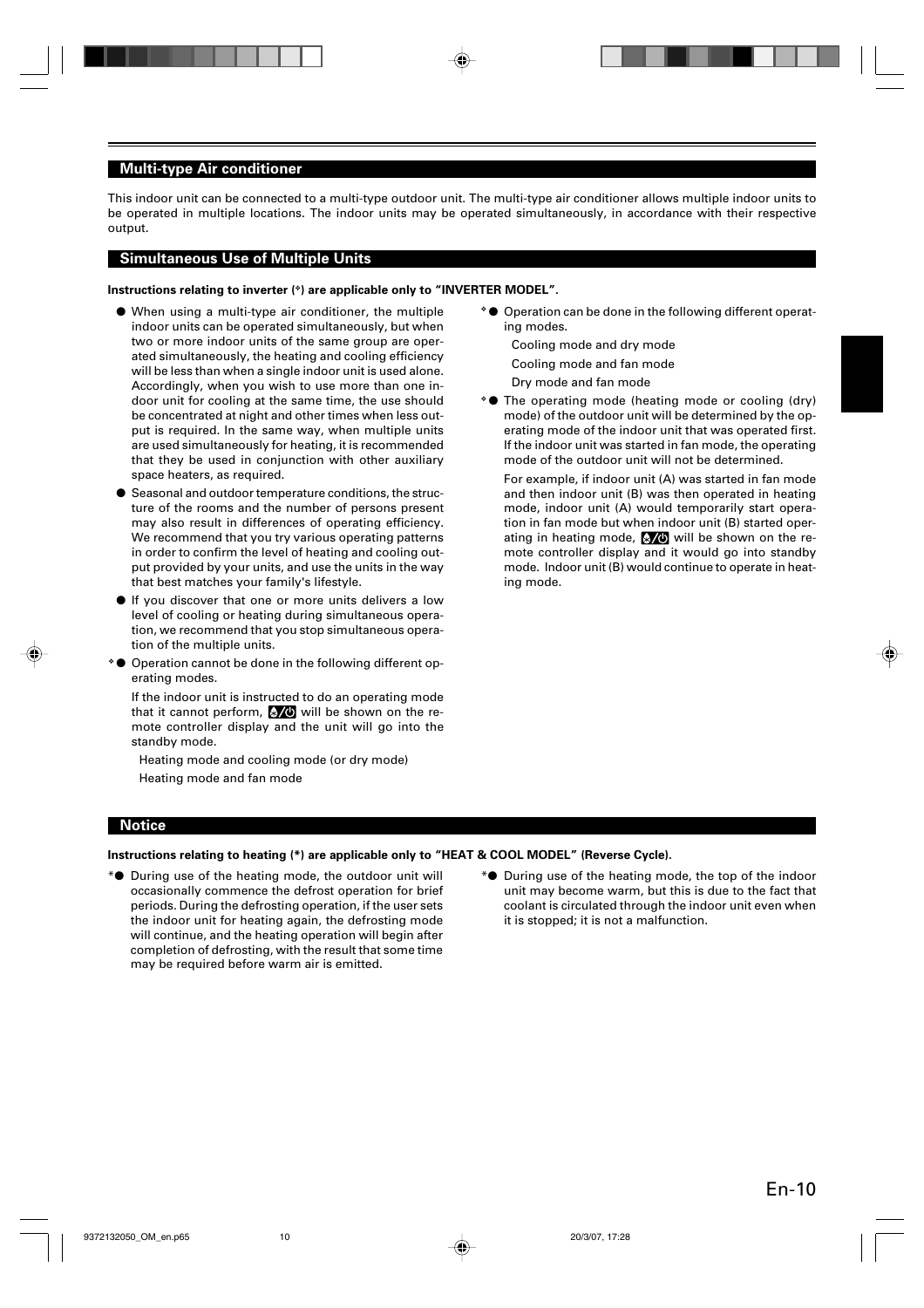# **ADJUSTING THE DIRECTION OF AIR CIRCULATION**

**Instructions relating to heating are applicable only to "HEAT & COOL MODEL" (Reverse Cycle).** Start air conditioner operation before performing this procedure.

#### **To adjust the vertical airflow direction**



Press the vertical airflow direction and swing button. The  $\ddot{\psi}$  vertical swing display flashes each time the vertical airflow direction and swing button is pressed.

Each time the button is pressed, the airflow direction setting changes as shown in the following figure.



### **NOTES**

- The airflow direction is set automatically according to the operation selected. During Cooling/Dry mode: Horizontal airflow (1) During Heating mode: Downward airflow (4)
- During AUTO mode, the airflow direction will be set to horizontal airflow  $(i)$  for the first minute of air conditioner operation. The airflow direction cannot be changed during this time.
- Always use the remote controller vertical airflow direction and swing button to adjust the vertical airflow direction louvers. Attempting to adjust them manually could result in improper operation. If the louvers are not operating properly, turn off the air conditioner and restart it.
- When using the air conditioner in a room with infants, small children, or elderly or sick persons, the airflow direction and room temperature should be considered carefully when making the settings.

# **SWING OPERATION**

Start air conditioner operation before performing this procedure.

#### **To select/stop swing operation**



Press the vertical airflow direction and swing button for 2 seconds or more to select or stop swing operation.

The  $\Diamond$  vertical swing display appears during swing operation.

The range of swing depends on the set airflow direction.

| <b>Airflow direction setting</b> | Range of swing          |
|----------------------------------|-------------------------|
|                                  | $(1)$ to $(3)$          |
|                                  | $(2)$ to $(4)$          |
|                                  | (1) to (4) (full range) |

### **NOTES**

- To change the range of swing, use the remote controller vertical airflow direction and swing button.
- The swing operation may stop temporarily when the air conditioner fan is not operating or when it is operating at very low speeds.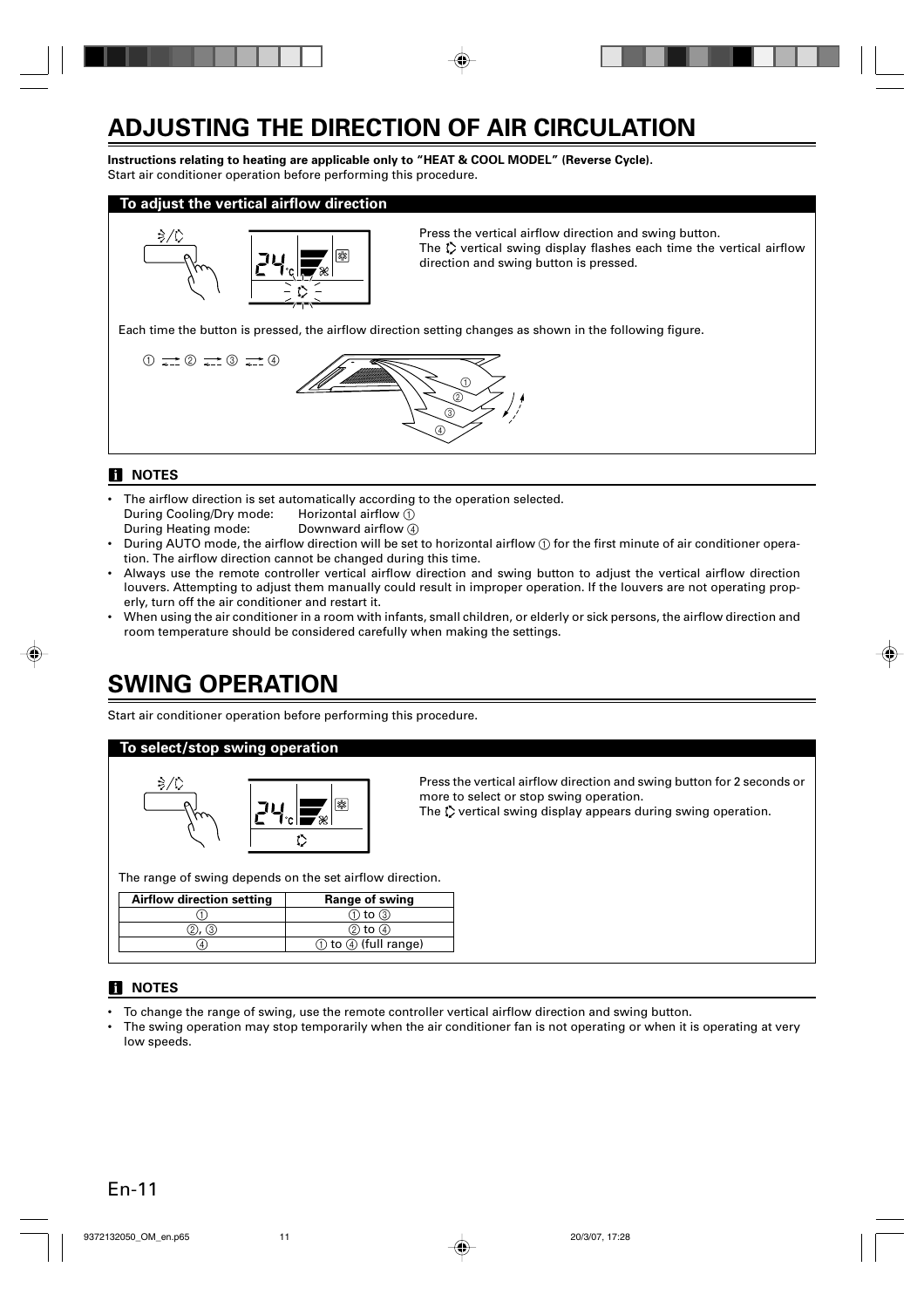# **CARE AND MAINTENANCE**

# **CAUTION!**

- Before cleaning the unit, be sure to stop the unit and power supply. (Turn off the electrical breaker)
- **A fan operates at high speed inside the unit, and personal injury could result.**



### **H** NOTES

- Dust can be cleaned from the air filter either with a vacuum cleaner, or by washing the filter in a solution of mild detergent and warm water. If you wash the filter, be sure to allow it to dry thoroughly in a shady place before reinstalling.
- If dirt is allowed to accumulate on the air filter, air flow will be reduced, lowering operating efficiency and increasing noise.
- During periods of normal use, the air filters should be cleaned every two months.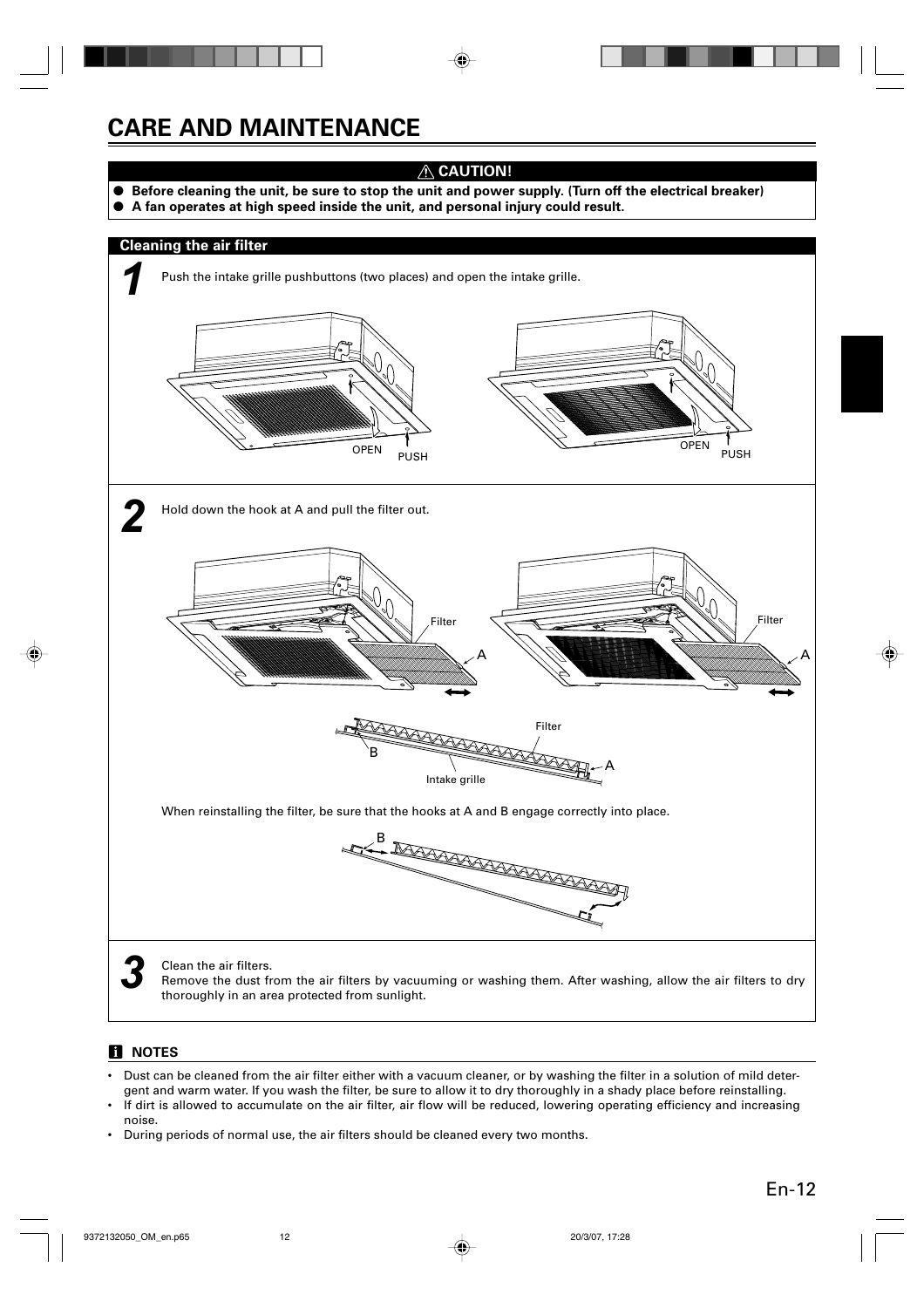# **CARE AND MAINTENANCE**

### **How to cleaning**

- When used for extended periods, the unit may accumulate dirt inside, reducing its performance. We recommend that the unit be inspected regularly, in addition to your own cleaning and care. For more information, consult authorized service personnel.
- When cleaning the unit's body, do not use water hotter than 40  $\degree$ C, harsh abrasive cleansers, or volatile agents like benzene or thinner.
- Do not expose the unit body to liquid insecticides or hairsprays.
- If the unit will not be operated for a period of one month or more, be sure to allow the inner parts of the unit to dry thoroughly, in advance, by operating the unit in fan mode for half a day.

# **SELF-DIAGNOSIS**

When the error indication "E:EE" is displayed, inspection of the air conditioning system is necessary. Please consult authorized service personnel.

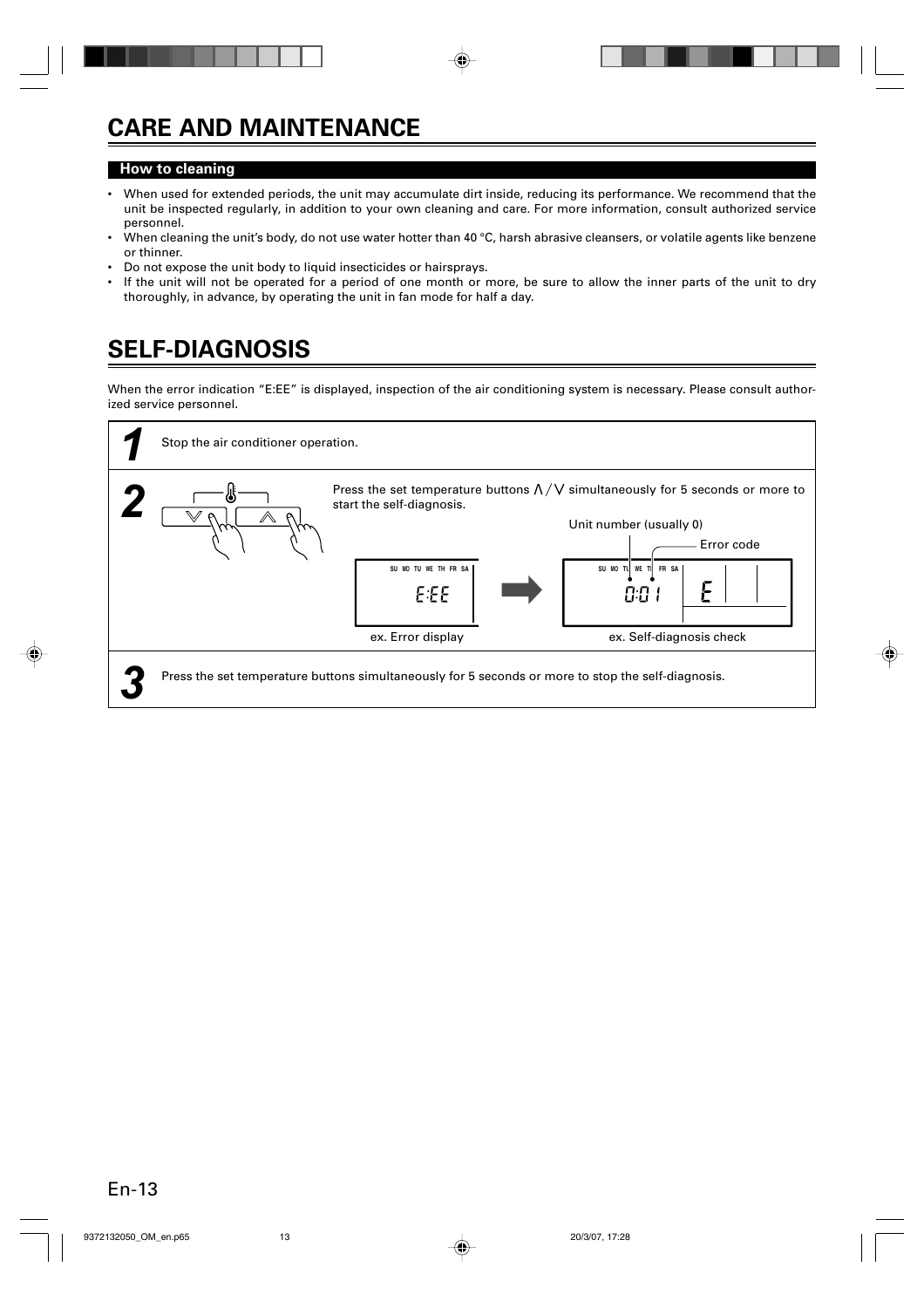**Instructions relating to heating are applicable only to "HEAT & COOL MODEL" (Reverse Cycle).**

### **WARNING!**

**In the event of a malfunction (burning smell, etc.), immediately stop operation, turn off the electrical breaker, and consult authorized service personnel.**

**Merely turning off the unit's power switch will not completely disconnect the unit from the power source. Always be sure to turn off the electrical breaker to ensure that power is completely off.**

Before requesting service, perform the following checks:

|                           | Symptom                                                                                                                                                                                                                                                | Problem<br>See page                                                                                                                                                                                                                                                                                                                                                                                                                        |    |  |  |  |  |  |  |  |
|---------------------------|--------------------------------------------------------------------------------------------------------------------------------------------------------------------------------------------------------------------------------------------------------|--------------------------------------------------------------------------------------------------------------------------------------------------------------------------------------------------------------------------------------------------------------------------------------------------------------------------------------------------------------------------------------------------------------------------------------------|----|--|--|--|--|--|--|--|
| NORMAL<br><b>FUNCTION</b> | Doesn't operate immedi-<br>ately:                                                                                                                                                                                                                      | $\bullet$ If the unit is stopped and then immediately started again, the com-<br>pressor will not operate for about 3 minutes, in order to prevent<br>fuse blowouts.<br>• Whenever the electrical breaker is turned off then on again, the<br>protection circuit will operate for about 3 minutes, preventing unit<br>operation during that period.                                                                                        |    |  |  |  |  |  |  |  |
|                           | Noise is heard:                                                                                                                                                                                                                                        | • During operation and immediately after stopping the unit, the<br>sound of water flowing in the air conditioner's piping may be<br>heard. Also, noise may be particularly noticeable for about 2 to 3<br>minutes after starting operation (sound of coolant flowing).<br>• During operation, a slight squeaking sound may be heard. This is<br>the result of minute expansion and contraction of the panel due<br>to temperature changes. |    |  |  |  |  |  |  |  |
|                           |                                                                                                                                                                                                                                                        | • During Heating operation, a sizzling sound may be heard occa-<br>sionally. This sound is produced by the Automatic Defrosting op-<br>eration.                                                                                                                                                                                                                                                                                            | 9  |  |  |  |  |  |  |  |
|                           | Smells:<br>Some smell may be emitted from the indoor unit. This smell is<br>the result of room smells (furniture, tobacco, etc.) which have<br>been taken into the air conditioner.                                                                    |                                                                                                                                                                                                                                                                                                                                                                                                                                            |    |  |  |  |  |  |  |  |
|                           | ● During Cooling, a thin mist may be seen emitted from the indoor<br>Mist or steam are<br>emitted:<br>unit. This results from the sudden Cooling of room air by the air<br>emitted from the air conditioner, resulting in condensation and<br>misting. |                                                                                                                                                                                                                                                                                                                                                                                                                                            |    |  |  |  |  |  |  |  |
|                           |                                                                                                                                                                                                                                                        | • During Heating operation, the outdoor unit's fan may stop, and<br>steam may be seen rising from the unit. This is due to the Auto-<br>matic Defrosting operation.                                                                                                                                                                                                                                                                        |    |  |  |  |  |  |  |  |
|                           | Air flow is stopped:                                                                                                                                                                                                                                   | • When Heating operation is started, fan speed is temporarily very<br>low, to allow internal parts to warm up.<br>• During Heating operation, if the room temperature rises above<br>the thermostat setting, the outdoor unit will stop, and the indoor<br>unit will operate at very low fan speed. If you wish to warm the<br>room further, set the thermostat to a higher setting.                                                       |    |  |  |  |  |  |  |  |
|                           |                                                                                                                                                                                                                                                        | • During Heating operation, the unit will temporarily stop opera-<br>tion (between 2 and 16 minutes) as the Automatic Defrosting mode<br>operates. During the Automatic Defrosting operation, 800 will<br>be shown on the remote controller display.                                                                                                                                                                                       | 9  |  |  |  |  |  |  |  |
|                           |                                                                                                                                                                                                                                                        | $\bullet$ The fan may operate at very low speed when the unit is monitor-<br>ing the room's temperature.                                                                                                                                                                                                                                                                                                                                   |    |  |  |  |  |  |  |  |
|                           |                                                                                                                                                                                                                                                        | • In the monitor AUTO operation, the fan will operate at very low<br>speed.                                                                                                                                                                                                                                                                                                                                                                |    |  |  |  |  |  |  |  |
|                           |                                                                                                                                                                                                                                                        | • In case of Multi-type unit, if multiple units are operated in differ-<br>ent operation modes as shown below, the units operated after-<br>ward will stop and $\mathbb{W}^{\bullet}$ will be shown on the remote controller<br>display of the stopped indoor units.<br>Heating mode and cooling mode (or dry mode)<br>Heating mode and fan mode                                                                                           | 10 |  |  |  |  |  |  |  |
|                           | Water is produced from<br>the outdoor unit:                                                                                                                                                                                                            | • During Heating operation, water may be produced from the out-<br>door unit due to the Automatic Defrosting operation.                                                                                                                                                                                                                                                                                                                    | 9  |  |  |  |  |  |  |  |
|                           | E thermo sensor<br>display on the remote<br>controller is flashing:                                                                                                                                                                                    | • The room temperature sensor may be malfunctioning. Please<br>consult authorized service personnel.                                                                                                                                                                                                                                                                                                                                       |    |  |  |  |  |  |  |  |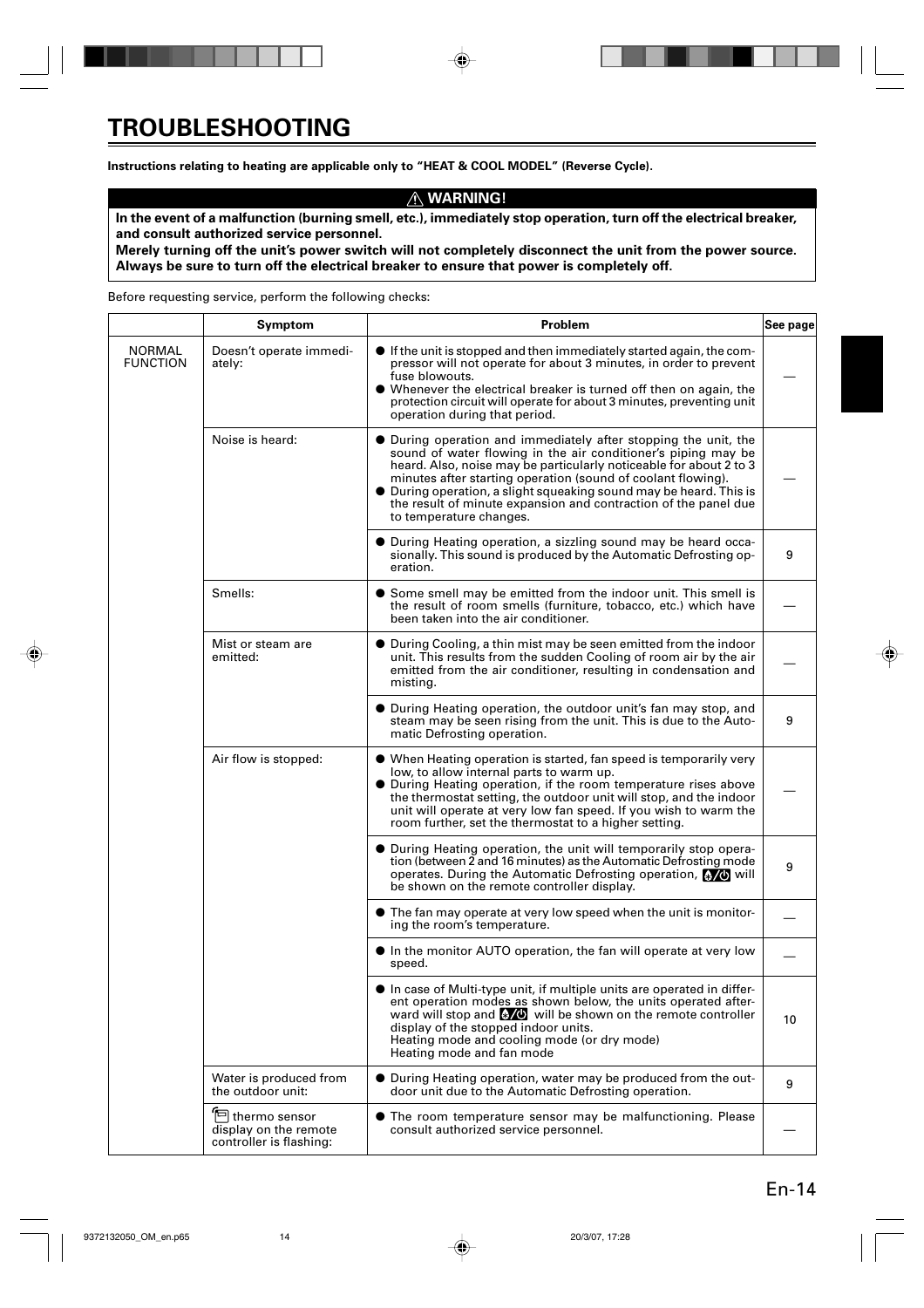# **TROUBLESHOOTING**

|                                  | Symptom                                   | <b>Items to check</b>                                                                                                                                                                                                                                                                                                                                                                                                                                                                          | See page |
|----------------------------------|-------------------------------------------|------------------------------------------------------------------------------------------------------------------------------------------------------------------------------------------------------------------------------------------------------------------------------------------------------------------------------------------------------------------------------------------------------------------------------------------------------------------------------------------------|----------|
| <b>CHECK ONCE</b><br><b>MORE</b> | Doesn't operate at all:                   | ● Has there been a power failure?<br>● Has a fuse blown out, or a circuit breaker been tripped?                                                                                                                                                                                                                                                                                                                                                                                                |          |
|                                  |                                           | $\bullet$ is the timer operating?                                                                                                                                                                                                                                                                                                                                                                                                                                                              | 5 to 7   |
|                                  | Poor Cooling (or Heating)<br>performance: | $\bullet$ is the air filter dirty?<br>• Are the air conditioner's intake grille or outlet port blocked?<br>• Did you adjust the room temperature settings (thermostat) cor-<br>rectly?<br>• Is there a window or door open?<br>• In the case of Cooling operation, is a window allowing bright sun-<br>light to enter? (Close the curtains.)<br>• In the case of Cooling operation, are there heating apparatus and<br>computers inside the room, or are there too many people in the<br>room? |          |

If the problem persists after performing these checks, or if you notice burning smells, stop operation immediately, turn off the electrical breaker, and consult with authorized service personnel.